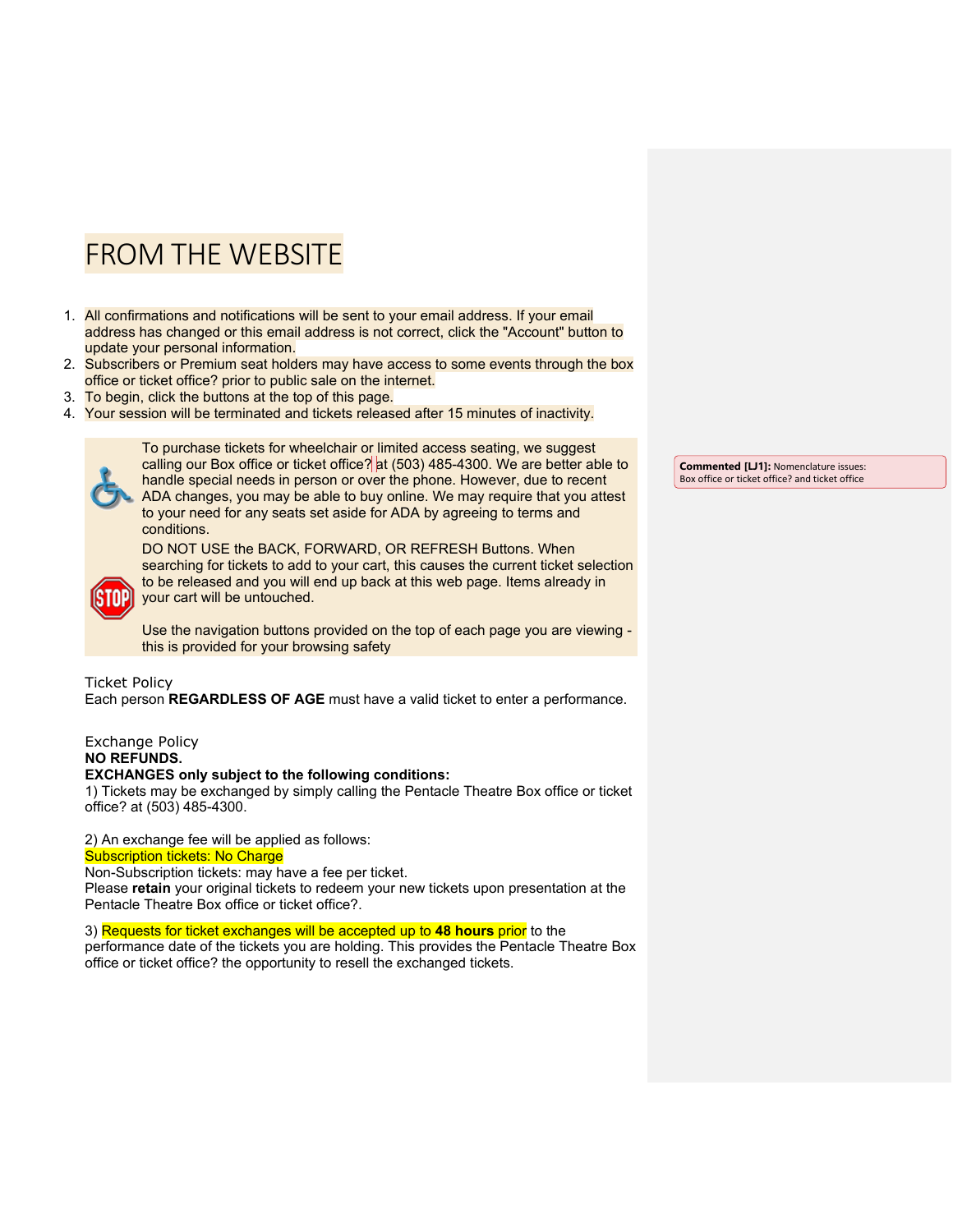4) The difference in ticket price will be charged when upgrading your tickets to a more expensive night or seat. And the savings?

## Lost Tickets

In the event that you have lost your tickets, please visit the Pentacle Theatre Box office or ticket office? or call (503) 485-4300 before your performance date.

## Order Fees

Refer to [Order Fee](https://tickets.pentacletheatre.org/TheatreManager/1/tmFee/tmOrderFeeDefault.html) for the policy description.

## Order Fee

The order fee is charged to cover the cost of our box office or ticket office? and maintaining a web site that offers you the convenience to purchase tickets 24 hours a day, 7 days a week.

## **Pentacle Theatre Theatre Address-324 52nd Ave NW**

**Downtown Ticket Office-145 Liberty St NE Salem OR 97301** 

**[Directions to our Box office or ticket office?](http://maps.google.com/maps?q=Theatre%20Address-324%2052nd%20Ave%20NW%20Downtown%20Ticket%20Office-145%20Liberty%20St%20NE%20Salem%20OR%2097301) Telephone: (503) 485-4300 Fax: (503) 485-4301** 

**Hours:**

**Monday - Tuesday**

**12:00 PM - 6:00 PM PST Hours: Wednesday, Thursday, & Friday**

**11:00 AM - 4:00 PM PST**

**[www.pentacletheatre.org](http://www.pentacletheatre.org/) [boxoffice@pentacletheatre.org](mailto:boxoffice@pentacletheatre.org?subject=Online%20Website%20Inquiry)**

Mailing Fees

Refer to [Mailing Fee](https://tickets.pentacletheatre.org/TheatreManager/1/tmFee/tmMailFeeDefault.html) for the policy description.

Mailing fees are charged to cover the costs of sending you your tickets and/or passes in the mail. Tickets and Passes are mailed via 1st Class Postage. Delivery may take 5 to 7 business days to arrive.

It is important to note that no tickets will be mailed for performances within 7 days of the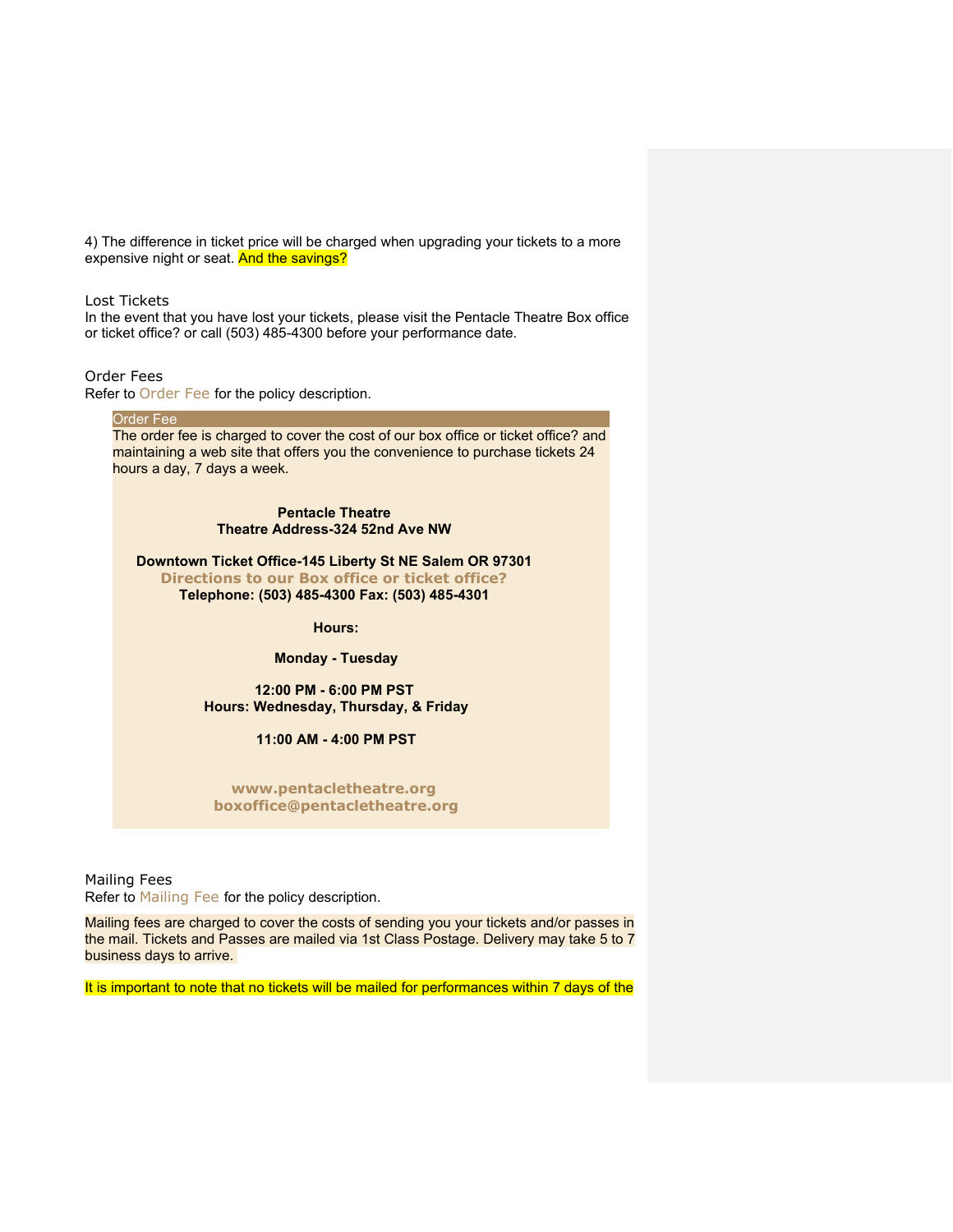purchase date.

Pentacle Theatre is not responsible for lost or stolen tickets in the mail. We have the house report, so losing a ticket isn't the end of the world.

> **Pentacle Theatre Theaterre Address-324 52nd Ave NW**

**Downtown Ticket Office-145 Liberty St NE Salem OR 97301 [Directions to our Box office or ticket office?](http://maps.google.com/maps?q=Theatre%20Address-324%2052nd%20Ave%20NW%20Downtown%20Ticket%20Office-145%20Liberty%20St%20NE%20Salem%20OR%2097301) Telephone: (503) 485-4300 Fax: (503) 485-4301** 

**Hours:**

**Monday - Tuesday**

**12:00 PM - 6:00 PM PST Hours: Wednesday, Thursday, & Friday**

**11:00 AM - 4:00 PM PST**

**[www.pentacletheatre.org](http://www.pentacletheatre.org/) [boxoffice@pentacletheatre.org](mailto:boxoffice@pentacletheatre.org?subject=Online%20Website%20Inquiry)** **Commented [LJ2]:**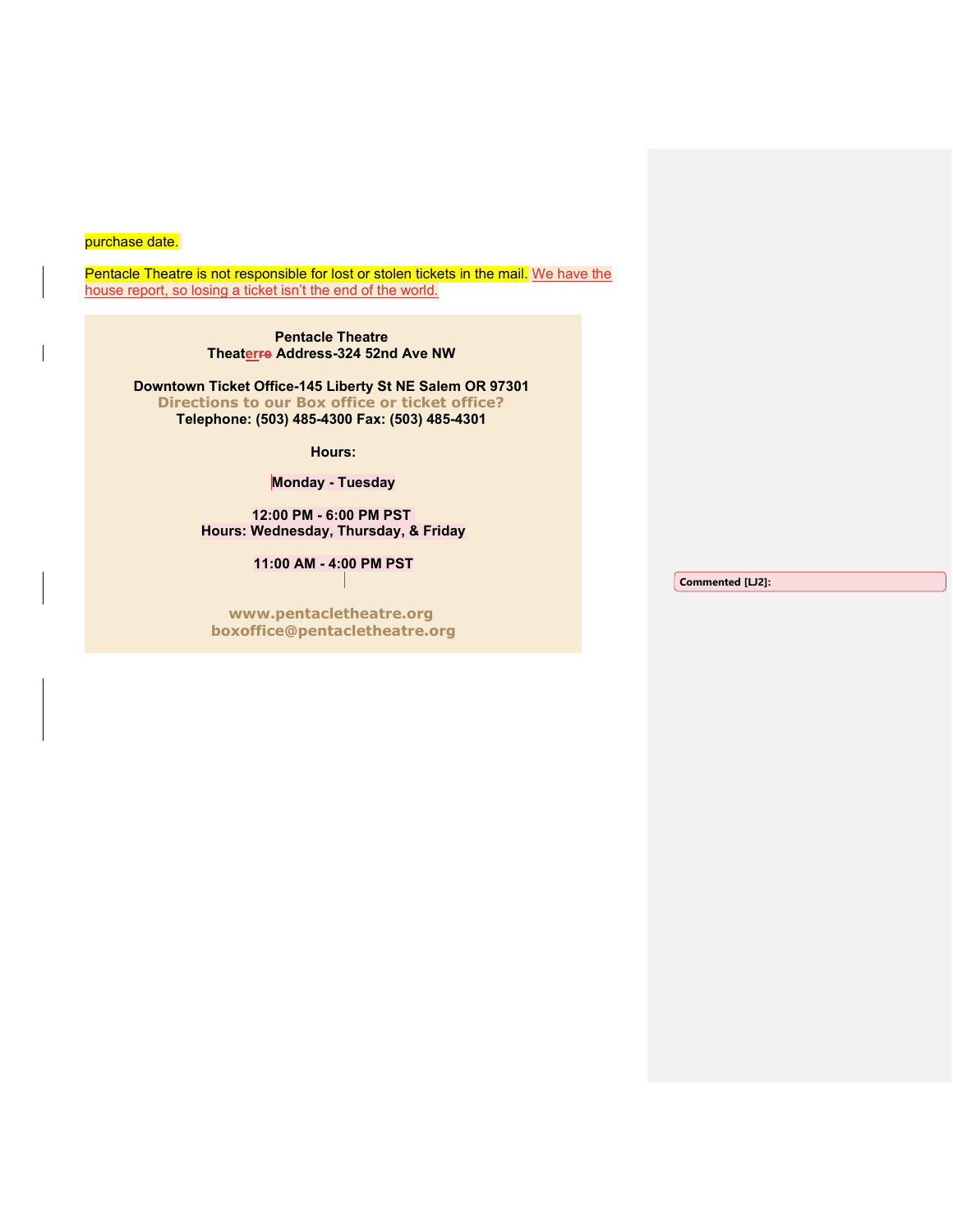# PENTACLE THEATRE

Exchange Policy for Season Ticket Holders

If a season ticket holder has missed their show date, they can only exchange their tickets at the theatre's box office, not at the ticket office downtown. They are to come early on the night they choose, bringing the tickets showing their missed date and wait for available seats before the show starts. A season ticket holder may only exchange future tickets at the downtown ticket office.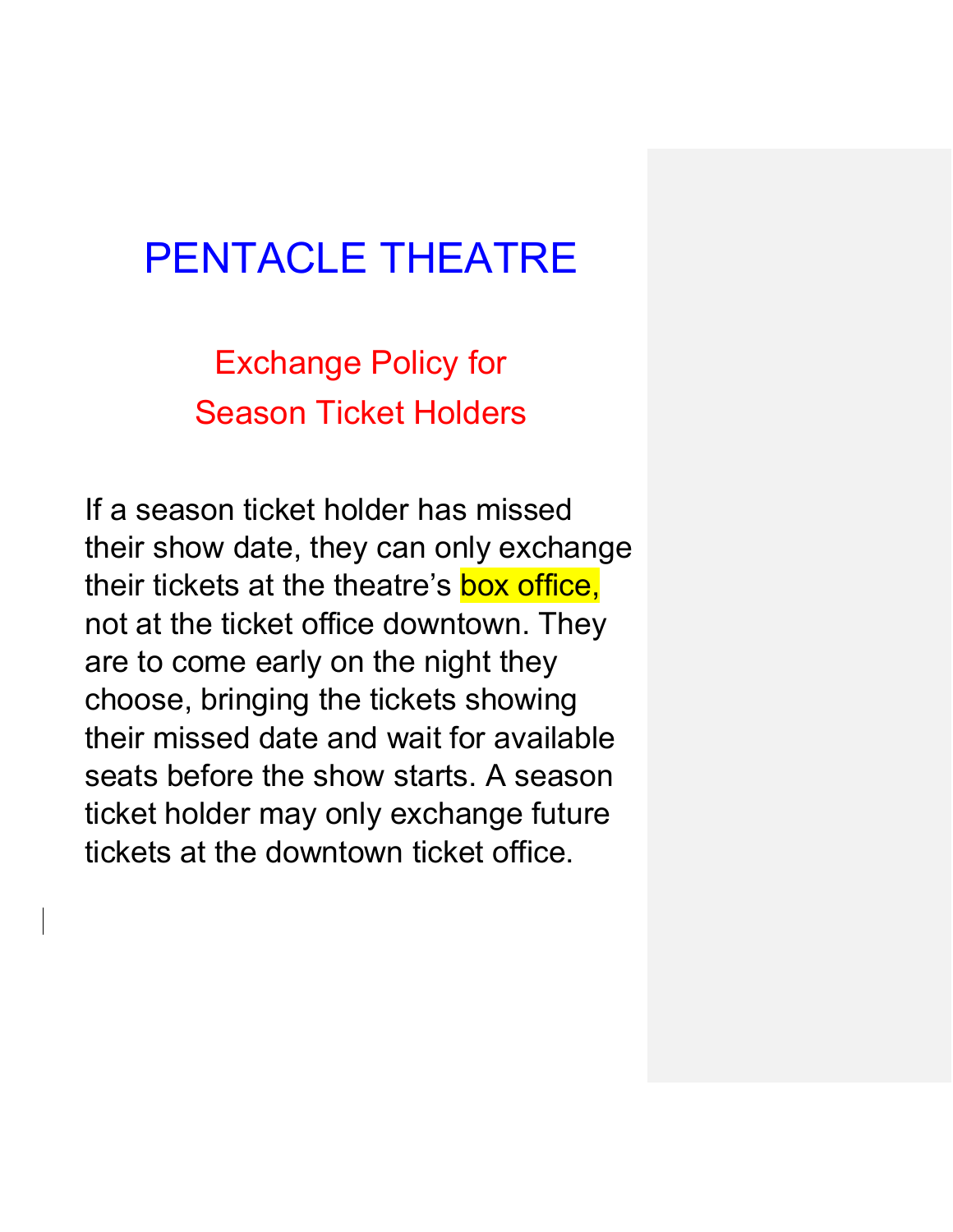## **2010 era Season Ticket Brochure**

## **SHOW TIMES!**

All evening performances are scheduled for 7:30 p.m. The matinees (only on the first two Sundays of the run) are at 2:00 p.m.

## **Don't Let Your Tickets Go Unused – Please!**

**There's nothing worse than turning people away from the door and having your seats sit empty.** If you take the time to drop tickets off, mail them in, or call our Ticket Office to let us know you are unable to attend; we may be able to sell them to someone who might not otherwise see the play.

## **Need More Tickets?**

Tickets to all plays will be on sale in January. For your convenience, you may buy additional tickets online or at the Pentacle Ticket Office.

## **CHECK YOUR TICKETS**

Please verify that you have the correct number of tickets, day, and seat location. If you do find an error, please contact us **immediately**.

## **Please Remember:**

Your thermal-printed tickets cannot be exposed to direct heat or light for extended time periods. Don't leave them in your car or on your dashboard.

Revised 08/13/09 slc

## **QUESTIONS? WHO TO CALL:**

 $~\sim$   $\sim$   $\sim$ Ticket Office Representative **Sherry Calahan ext. 22 503-485-4300** Pentacle Ticket Office **145 Liberty St. NE, Suite 102 Salem, OR 97301** Between State and Court Streets In Historic Downtown Salem.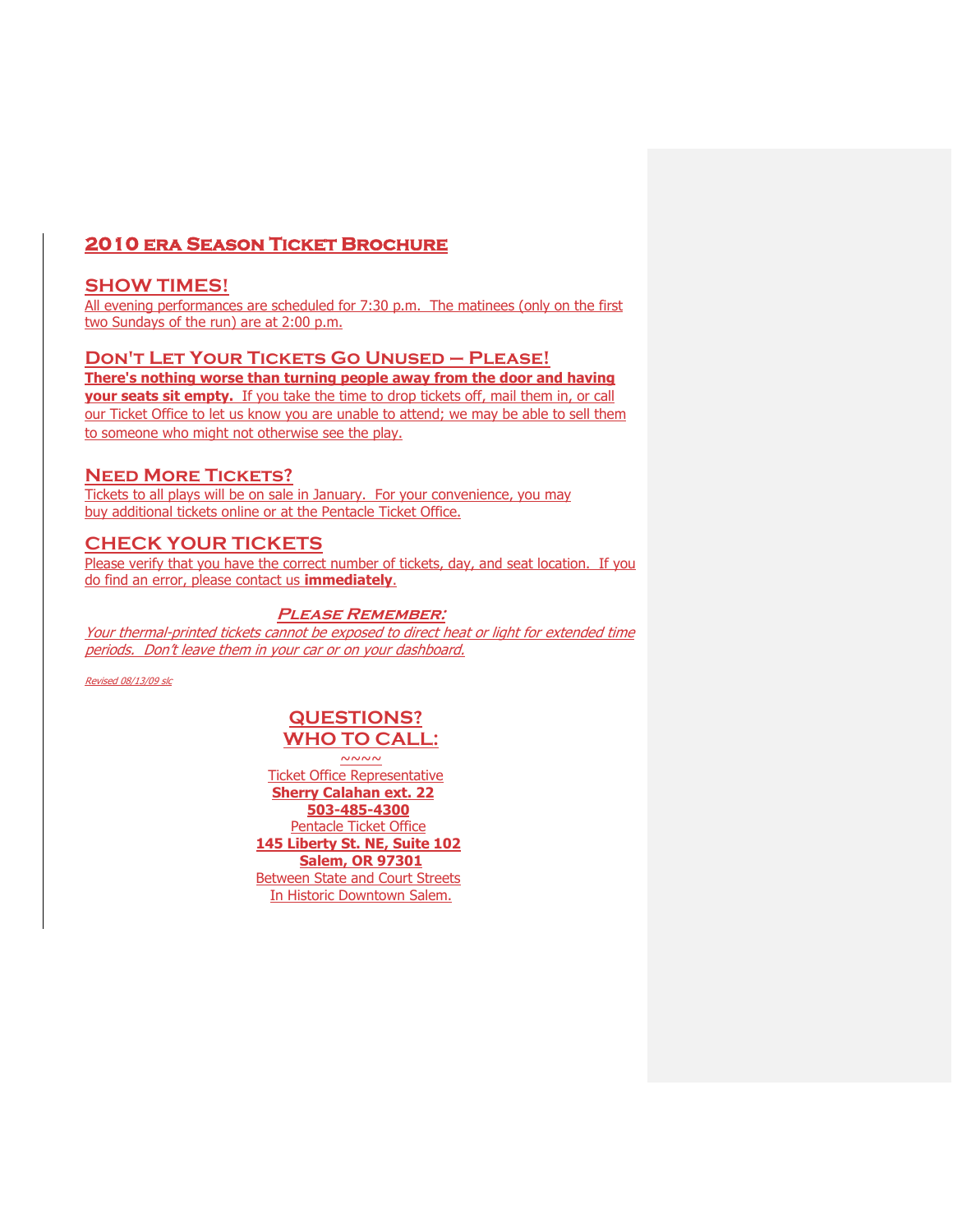

Exchange season tickets, Purchase individual tickets and get general information.

 $~\sim~\sim~\sim~$ 

additional tickets are available online at:

www.pentacletheatre.org

## **WELCOME TO PENTACLE THEATRE**

We would like to Thank you very much for your subscription order for the **2010** Pentacle Theatre season!

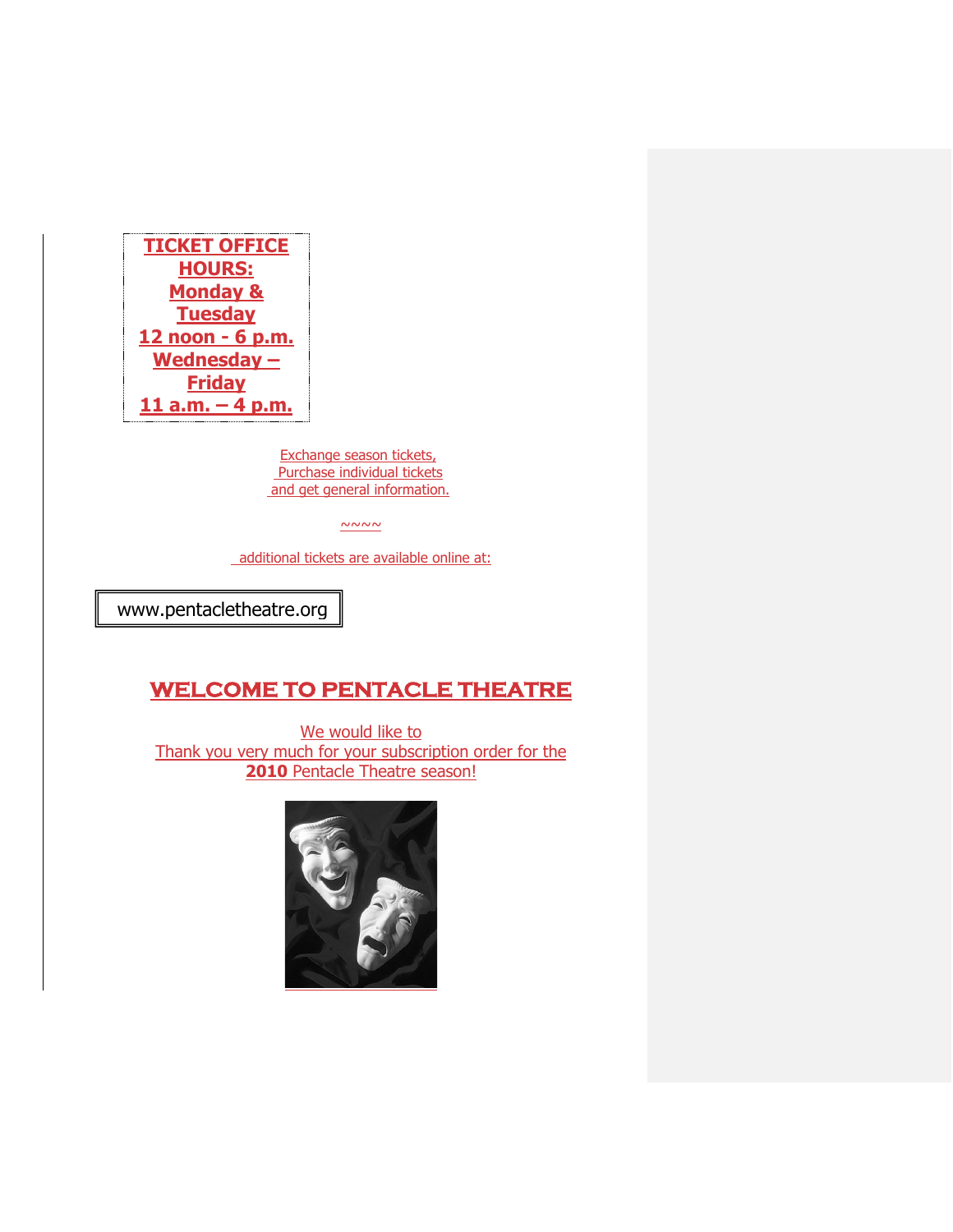We look forward to providing you with a year's worth of "Quality Theater in an Intimate Setting" - As we have been for 56 years!



l,

## **We Welcome New Volunteers!**

If just sitting in the audience isn't enough, please contact us about volunteer opportunities, both onstage and behind the scenes. Contact the Business Office or visit our website.

#### YOUR SUPPORT IS VITAL-**Become a member**

Pentacle Theatre is a non-profit organization. The income from sales of season tickets and individual tickets does not cover our production expenses. Your tax-deductible membership contribution puts you in the spotlight as a star supporter of the arts!

Our theater is, as it has always been, dependent upon the generosity of those who believe in supporting performing arts. Annual membership contributions underwrite theater productions and operations.

## **SUBSCRIBER BENEFITS**

As a subscriber, you have a reserved seat for 8 great plays at a substantial cost savings. You also have other advantages over occasional audience members:

#### **FORGOT YOUR TICKETS?**

The House Manager can seat you in your usual seats on your regular night with no problem. Just check in at the Box Office on arrival at the theater.

 **Need To Switch dates?**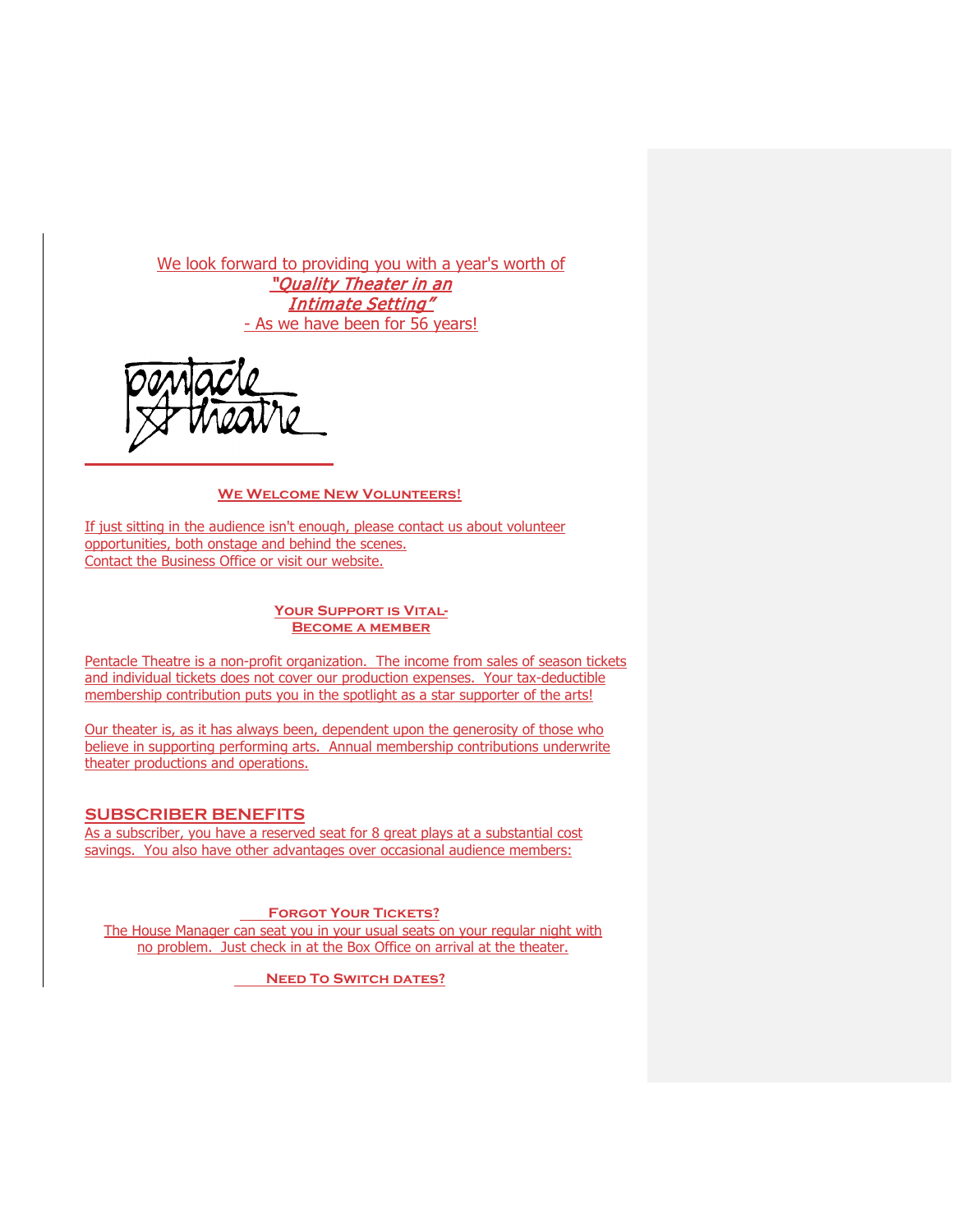You can exchange for another performance by taking your tickets to the Pentacle Ticket Office.

 $\checkmark$  One free exchange per ticket is allowed; additional exchanges incur a \$2.00 fee.

 $\angle$  Additionally, exchanges from an off-peak to a peak performance will have an upgrade fee per ticket.

> **LOST YOUR TICKETS?**  Duplicates can be issued by calling the Pentacle Ticket Office.

**Missed Your Performance?** Only subscribers can take unused tickets to the theater on a later night and, if seats are available, still catch the show.

## **CURTAIN GOING UP!**

Don't be late! The curtain time is stated on each ticket. Latecomers will be seated at intermission **ONLY**.

## **YOU MAY ALSO NEED TO KNOW:**

## **Pentacle Theater Cancellation policy.**

If weather conditions do not allow travel or other emergencies require cancellation of a performance, information will be given to local radio stations, as well as being noted on the Ticket Office answering machine.

 **In Case of Emergency**

The phone number at the theater is 503-364-7200. Please, for the comfort of all patrons; turn off beepers, cellular phones and watch alarms.

> **Special Needs Accessibility**

The theater is fully equipped for wheelchair seating and comfort. Please let the House Manager know if you have special needs.